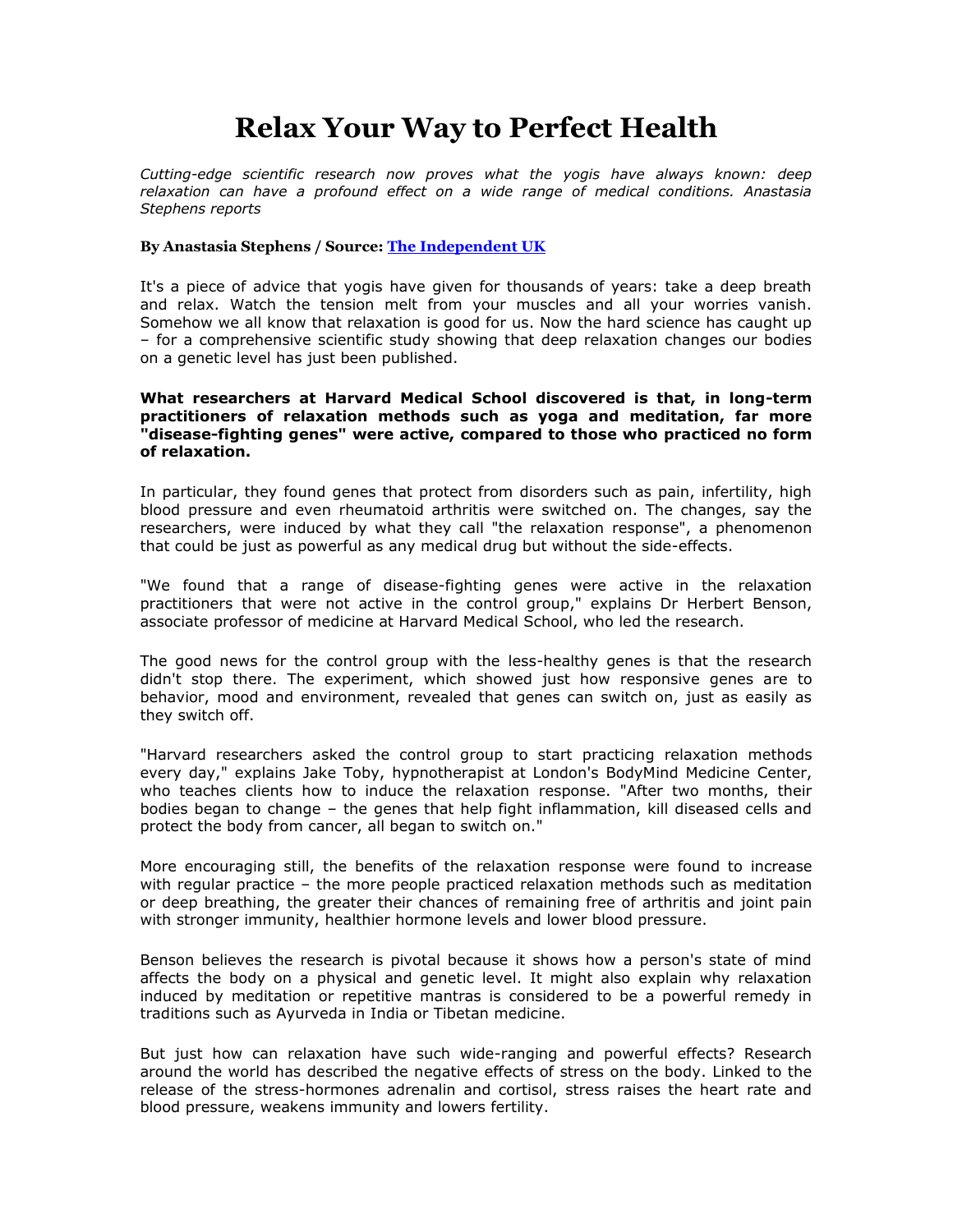By contrast, the state of relaxation is linked to higher levels of feel-good chemicals such as serotonin and to the growth hormone which repairs cells and tissue. Indeed, studies show that relaxation has virtually the opposite effect, lowering heart rate, boosting immunity and enabling the body to thrive.

"On a biological level, stress is linked to fight-flight and danger," explains Dr Jane Flemming, a London-based GP. "In survival mode, heart rate rises and blood pressure shoots up. Meanwhile muscles, preparing for danger, contract and tighten. And nonessential functions such as immunity and digestion go by the wayside."

Relaxation, on the other hand, is a state of rest, enjoyment and physical renewal. Free of danger, muscles can relax and food can be digested. The heart can slow and blood circulation flows freely to the body's tissues, feeding it with nutrients and oxygen. This restful state is good for fertility, as the body is able to conserve the resources it needs to generate new life.

While relaxation techniques can be very different, their biological effects are essentially similar. "When you relax, the parasympathetic nervous system switches on and that is linked to better digestion, memory and immunity, among other things," explains Jake Toby. "So as long as you relax deeply, you'll reap a variety of rewards."

But, he warns, deep relaxation isn't the sort of switching off you do relaxing with a cup of tea or lounging on the sofa. "What you're looking for is a state of deep relaxation where tension is released from the body on a physical level and your mind completely switches off," he says. "The effect won't be achieved by lounging round in an everyday way, nor can you force yourself to relax. You can only really achieve it by learning a specific technique such as self-hypnosis, guided imagery or meditation."

The relaxation response, however, may not be as pronounced on everyone. "Some people are more susceptible to relaxation methods than others," cautions Joan Borysenko, director of a relaxation program for outpatients at Beth Israel Deaconess Medical Center, Boston, US. "Through relaxation, we find that some people experience a little improvement, others a lot. And there are a few whose lives turn around totally."

## **The health benefits of deep relaxation**

The next time you tune out, switch off and let yourself melt, remind yourself of all the good work the relaxation response is doing on your body. These are just some of the scientifically proven benefits...

## **Immunity**

Relaxation appears to boost immunity in recovering cancer patients. One study at Ohio State University, in the US, found that progressive muscular relaxation, when practiced daily, reduced the risk of breast cancer recurrence. In another study at Ohio State, a month of relaxation exercises boosted natural killer cells in elderly people, giving them more resistance to tumors and viruses.

## **Fertility**

A study at the University of Western Australia found that women are more likely to conceive at periods when they're relaxed rather than stressed. Another study at Trakya University, Turkey, found that stress reduces sperm count and motility, a finding that implies that relaxation may boost fertility in men, too.